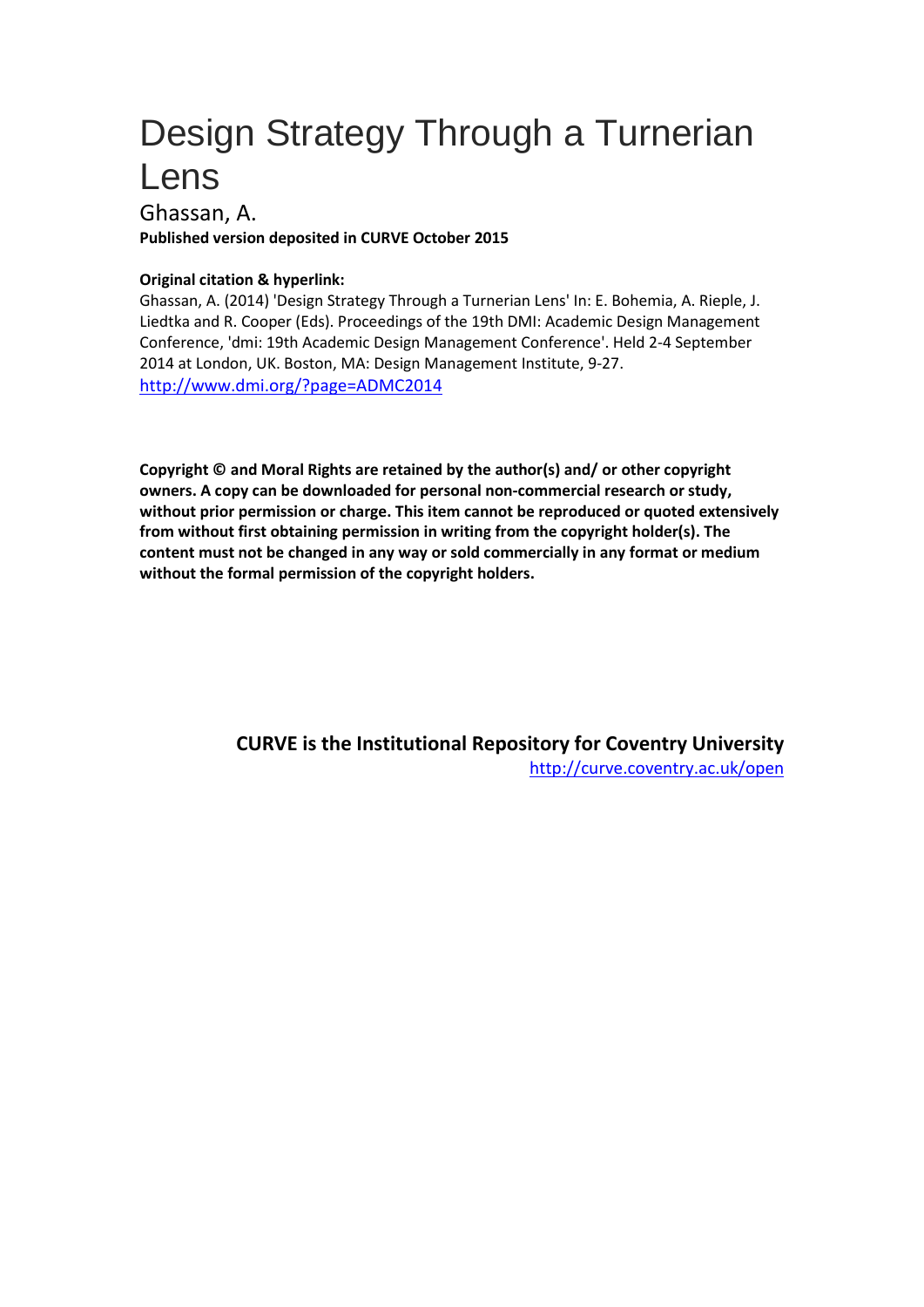19th DMI: Academic Design Management Conference Design Management in an Era of Disruption London, 2–4 September 2014



# **Design Strategy through a Turnerian Lens**

Aysar Ghassan

Coventry University

*I argue that in 2004, Mars' 'Kingsize Chocolate Bar' became characterised as a culturally constructed cause of obesity in the UK. Mars reacted by redesigning its large bar. In this discussion, cultural theory developed by the anthropologist Victor Turner provides a lens through which to view Mars' design strategy. Turner argues that when protagonists transit from a 'state' of being to a contrasting state, this movement occurs through culturally prescribed means. I argue that Mars' design strategy helped move its large bar from being associated with the undesirable state of 'danger' to the desirable state of 'safety' and that this transition facilitated the continued survival of the redesigned product. Accordingly, Mars' designers are framed as mediating the transition between Turnerian states. Beyond discussion on chocolate, Turner's cultural theory may be used to construct a model to inform design strategy in a wider sense. Accordingly, this paper supports calls to provide future designers (design students) with more instruction on cultural issues as this may increase the commercial success of their creations in professional practice. This move may create contradictions between commercial and ethical imperatives. In concluding, I argue that exploration of associated ethical dilemmas should accompany the delivery of cultural knowledge.*

*Keywords: Victor Turner; Design and Ritual Symbolism; Obesity; Design and Cultural Constructs; Design Education; Mars chocolate.*

Copyright © 2014. Copyright in each paper on this conference proceedings is the property of the author(s). Permission is granted to reproduce copies of these works for purposes relevant to the above conference, provided that the author(s), source and copyright notice are included on each copy. For other uses, including extended quotation, please contact the author(s).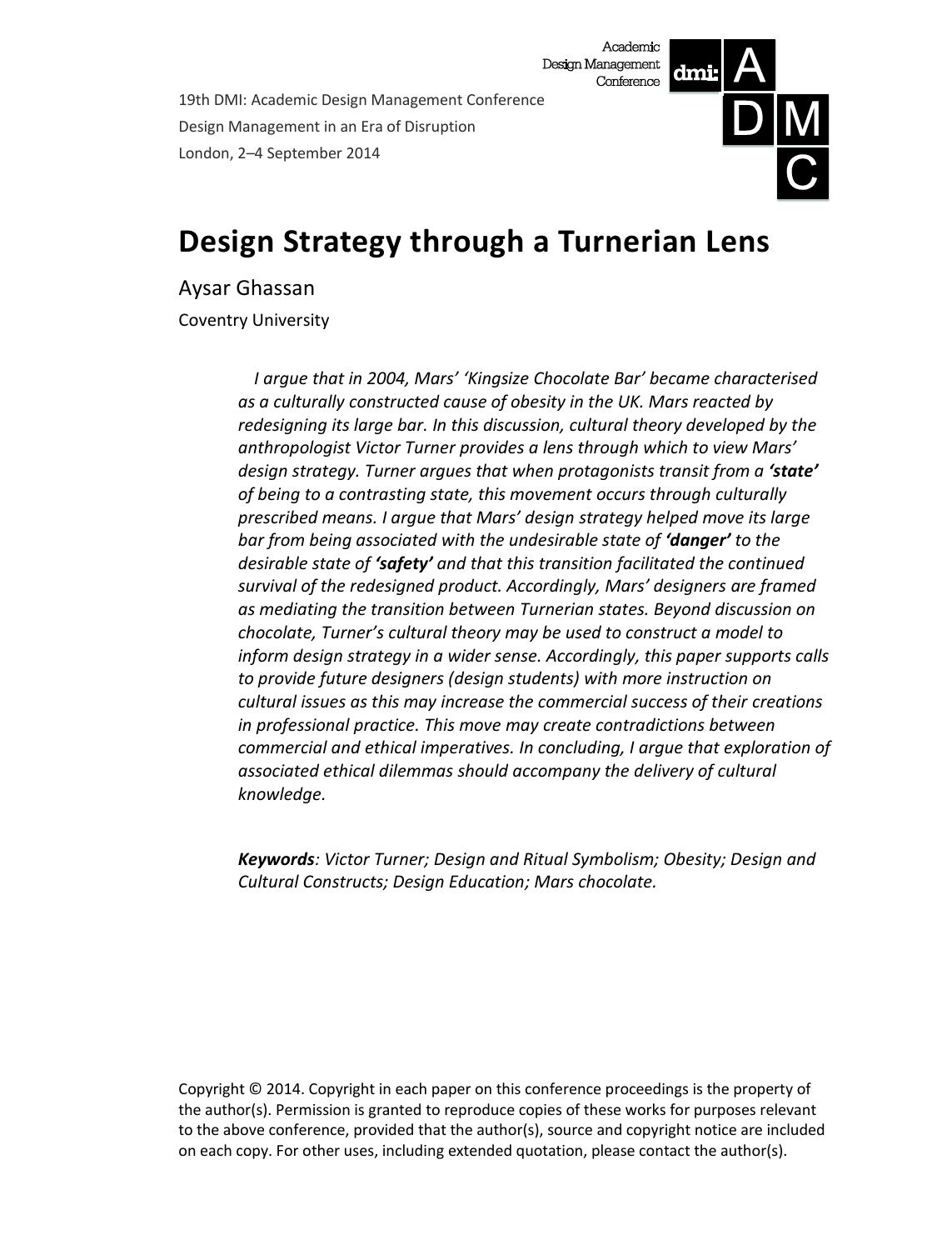# **Introduction**

Research suggests that the choice to purchase artefacts is often not predicated on their ability to function more effectively than their competitors (Norman, 2004). This may help to explain the commercial success of Phillipe Starck's Juicy Salif lemon squeezer, a product which, through depositing pips in the collected lemon juice, has become famous for its inability to perform optimally (Lloyd & Snelders, 2003). Norman (2004) claims that desirable objects trigger deep-rooted, instinctual emotions which draw us to them. As well as 'biologically prewired' (Norman cited in Schofield, 2004, unpaged) determinants, *cultural factors* play an important part in contributing to why consumers find certain objects to be desirable (Parkins, 2004). This discussion explores important cultural factors which inform design strategy. It also discusses how the use of cultural theory may help facilitate the construction of successful design strategy.

Kopytoff (1986, p. 68) argues that artefacts exist as 'culturally constructed entit[ies]' which are 'endowed with culturally specific meanings'. Evidence of the role culture plays in assigning meaning to objects can be found through a brief discussion on the *Slow Movement* (Parkins, 2004). This movement rejects the fast-paced nature of contemporary life as problematic and inauthentic:

*We […] are often overscheduled, stressed and rushing towards the next task. This rushing is not restricted to our work environment. We rush our food, our family time and even our recreation.* (Slowmovement.com, 2014, unpaged)

The Slow Movement argues for a return to what proponents believe were simpler times, epochs where they argue people were more connected with one another and with the environment around them (Slowmovement.com, 2014). The *slow* lifestyle includes '"mindful" rather than "mindless"' (Parkins, 2004, p. 364, Original Emphases) practices such as walking or cycling instead of making use of a car, and growing fruit and vegetables instead of resorting to supermarkets (Parkins, 2004). In this context, *fastness* and *slowness* are not neutral or objective terms, they aid in the construction of what Parkins (2004, p. 371) claims is a 'discourse of slowness':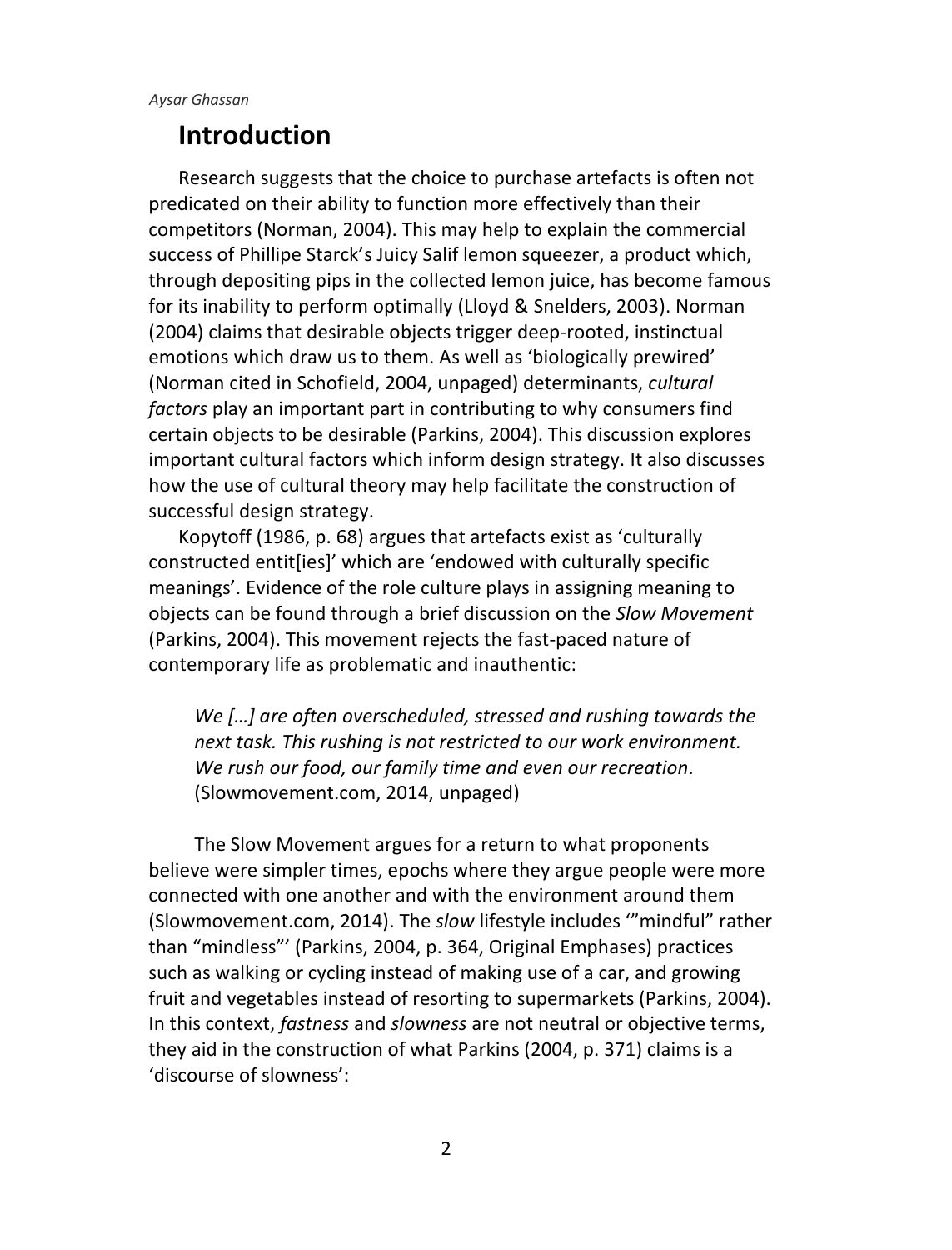#### *Design Strategy Through a Turnerian Lens*

*Mindful use of time through 'slow' practices […] construct 'slow subjects' who invest the everyday with meaning and value as they seek to differentiate themselves from the dominant culture of speed.* (Parkins, 2004, p. 371)

It is possible to suggest that artefacts which, in the West, might be termed *slow objects* (for example: slow food and bicycles (Parkins, 2004)) can be categorised as such because of Western individuals' anxieties regarding being, for example, being time-poor and disconnected from nature (Parkins, 2004). Equally, the above objects may not be characterised as *slow objects* in parts of the world which have wholly different economic systems. With Kopytoff's (1986, p. 68) already noted argument that artefacts exists as 'culturally constructed entit[ies]' in mind, it can be suggested that *slow objects* are culturally framed phenomena.

This paper reflects on Kopytoff's (1986, p.68) claim that objects are 'culturally constructed entit[ies]' to investigate the design strategy employed by the confectionary company Mars in the UK in the mid-part of the last decade. It should be noted that the Mars brand is discussed here because it is a popular, household name with a long history—the Mars Bar was the first chocolate snack developed by Forrest Mars in 1932 (Mars, 2014). The notion that the Mars Bar is by no means a niche product adds gravitas to the argument to be made in this paper.

In the Spring of 2004, an influential cross-party committee of UK politicians cited foods which were both 'calorie-packed' and sold in 'super-size portions' as contributing to rising obesity rates (Hickman, 2006, unpaged).

Additionally, this committee urged the government to 'publicly name and shame' companies that chose not to act on these findings (see Hickman, 2006, unpaged). At the time, Mars' large chocolate offering (the Kingsize Mars bar) was an example of a product which had both a large portion size and was rich in calories (see Elliott, 2007). The overconsumption of many foods and drinks can of course contribute to a person's weight gain. However, at this time, certain foodstuffs appeared to be singled out in Western society as particularly virulent causes of obesity. Take, for example, foods and drinks produced by McDonalds. The Spring of 2004 saw a huge amount of attention in the press around *Super Size Me*, a film featuring an individual (Morgan Spurlock) consuming nothing but the largest McDonalds meals for a period of one month (Veltman, 2004). This diet is argued to have had deleterious consequences, transforming Spurlock from a: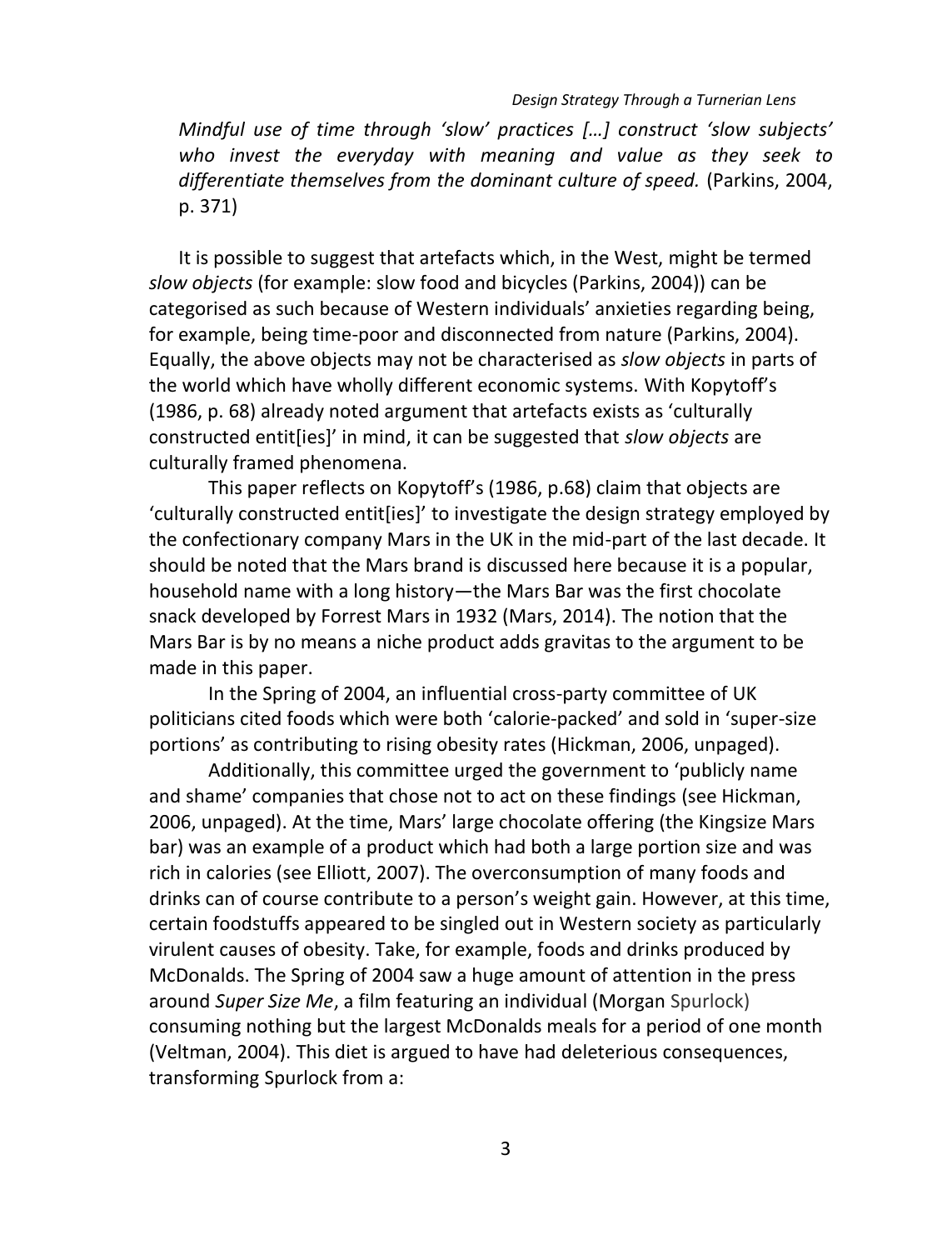*healthy, energetic young man into a wheezing, lethargic blob with a liver well on its way to becoming pâté.* (Veltman, 2004, p. 1266)

Negative attention surrounding portion-sizes and calorific value was also placed on large chocolate bars. The following quote from a leading healthy eating campaigner illustrates this: 'I have always been concerned about super-size confectionery' (Jebb cited in Elliott, 2007, p. 3) Thus, in 2004, the Kingsize Mars Bar belonged to a group of foodstuffs which came to be characterised as *culturally constructed* causes of obesity. This had the potential of polluting the image of this established brand—i.e. it had the potential of placing Mars in a locus of *danger*. This discussion will reflect on the design strategy employed by Mars to counteract this danger. It will then claim that this design strategy helped move Mars' large chocolate snack to a more desirable position of *safety*. The discussion then moves on to introduce relevant cultural theory developed by anthropologist Victor Turner before using Turner's notions as a lens through which to view the transition in the design of Mars' large chocolate offering. This paper then moves on to argue Turner's theories may be useful in informing a wider arena in design strategy before making recommendations for design education. Turner's theories have not been used previously in research in relation to design strategy.

Earlier, it was noted that *slowness* (with respect to the Slow Movement) is a culturally constructed phenomenon and that *slow objects* can be characterised as culturally constructed objects. Similarly, the following discussion will explore culturally constructed elements of obesity as this is important in helping to frame the discourse around Mars' large chocolate snack.

# **Obesity Framed as a Culturally Constructed Disease**

### *Culturally Constructed Elements in the Description of Disease*

The description of illness and disease cannot be completely attributed to the use of supposedly rational and unbiased science. In part, their characterisation is also framed by particular cultural contexts. The role cultures play in constructing knowledge on disease can be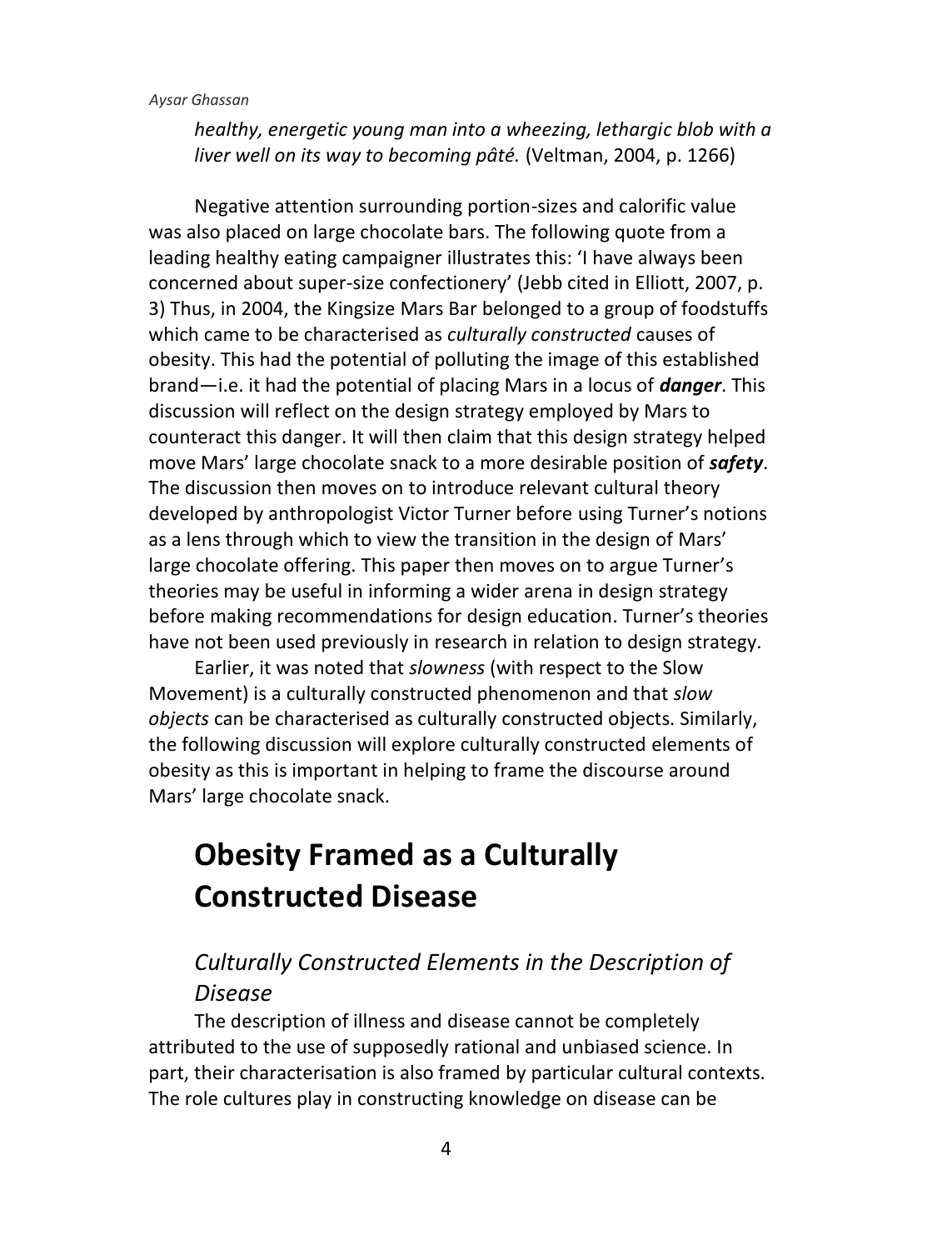#### *Design Strategy Through a Turnerian Lens*

illustrated through the way medical experts in the  $19^{th}$  Century framed hav fever. This illness was perceived to occur:

*among the educated and upper echelons of society rather than the working classes, occurring in men more than women.* (Waite, 1995, p. 196)

In the 19<sup>th</sup> Century, educated, high status males were considered to be *more civilised* than other members of society (Waite, 1995). The scientific description of hay fever was therefore far from objective and neutral; indeed the scientists of the era gathered evidence which:

#### *reflected the cultural and ideological views of the time, hay fever was made to fit the model of a 'disease of civilization'.* (Waite, 1995, p. 196)

Both society and medical science have progressed a great deal since the 1800s so it may seem appropriate to suggest that the notion of *diseases of civilisation* no longer apply. Waite (1995, p.196) disagrees, arguing the idea that hay fever is a disease of civilisation is 'still being applied […] over a hundred years later.' Similarly, discourse on obesity clearly demonstrates how cultural and ideological narratives are woven into various discussions on disease.

*Culturally constructed elements related to discussion on Obesity* The UK Public Health Association and Faculty of Public Health (2003, p.1) provide a scientific framework for the description of obesity, describing it as an 'excess of body fat frequently resulting in a significant impairment of health and longevity'. Equally relevant to this paper is the notion that cultural constructions play an important part in how obesity is framed. The ability to accumulate fat is argued to be key to our survival as a species (Cunnane and Crawford, 2003). Accordingly, a body shaped by a layer of fat was viewed by ancient humans to be an ideal one to possess (Eknoyan, 2006). Excessive body fat is a relatively new worry for humans to contend with, as for the vast majority of our history hunger was more of a pressing issue (Eknoyan, 2006). The fact that malnutrition persisted well into the  $20<sup>th</sup>$  Century in the USA, is attested to in Steinbeck's (1939) masterpiece *The Grapes of Wrath*. Indeed, Herbert Clark Hoover's 1928 presidential campaign promising a *chicken in every pot* helped secure his presidency when much of the USA was undernourished (Eknoyan, 2006). Currently, the situation is very different in the USA. Cheaper food (Pollan, 2003; Akst, 2003) and larger portions (Young and Nestle, 2002)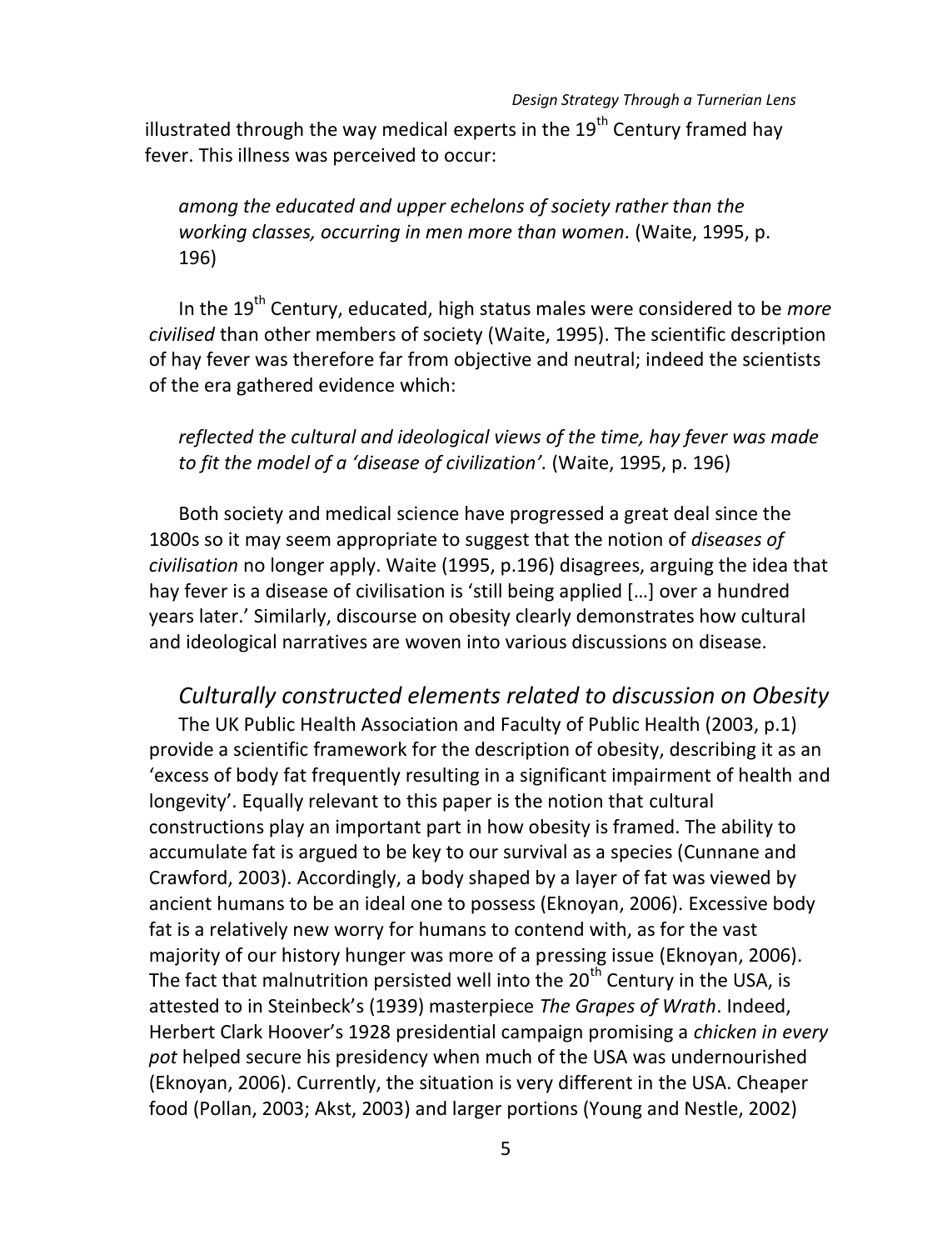have contributed to increased incidences of obesity. Issues surrounding increasing body mass are not confined to the USA. According to the World Health Organisation (2011, unpaged) the majority of the world's population now reside in 'countries where overweight and obesity kills more people than underweight.' This situation has fuelled alarmism; Boero (2007, p. 41) argues that in health policy, academic literature and in the journalistic press, writers increasingly frame the prevalence of obesity as an 'epidemic'.

As with the aforementioned example of hay fever, ideological views in society play an important part in how obesity is framed. In the 1950s obesity began to be seen as a 'sign of weakness or moral lassitude' in the USA (Boero, 2007, p. 45). The construction of obesity as a moral issue is still prevalent in the West (Boero, 2007; Inthorn and Boyce, 2010). In the UK, rather than constructing obesity as a health issue, television programs frame it as a moral one (Inthorn and Boyce, 2010). The Leader of The Opposition (currently the Prime Minister) David Cameron's, criticism of obese people underscores the notion that in the UK, obesity is also framed as a moral issue on a national scale:

*We talk about people being 'at risk of obesity' instead of talking about people who eat too much and take too little exercise […] There is a danger of becoming quite literally a de-moralised society, where nobody will tell the truth anymore about what is good and bad, right and wrong.* (Cameron cited in Porter, 2008, unpaged)

.

In this climate it is conceivable that any brand perceived as contributing to obesity could be stigmatised as an agent promoting both unhealthy *and* immoral behaviour amongst consumers. This may potentially damage the reputation of a household brand. The so-called overweight epidemic appears to be affecting the UK very seriously with a quarter of adults currently characterised as being clinically obese (BBC, 2014), that proportion is predicted to rise to over half of the adult population by 2050 (BBC, 2014). Furthermore, Great Britain tops the scales when it comes to rates of childhood obesity in Europe (The Sydney Morning Herald, 2007-A). In the middle of the last decade, a palpable association with obesity threatened to damage the reputation of the household confectionary brand Mars in the UK. The following discussion will reflect on the design strategy employed by Mars to tackle this potential crisis event.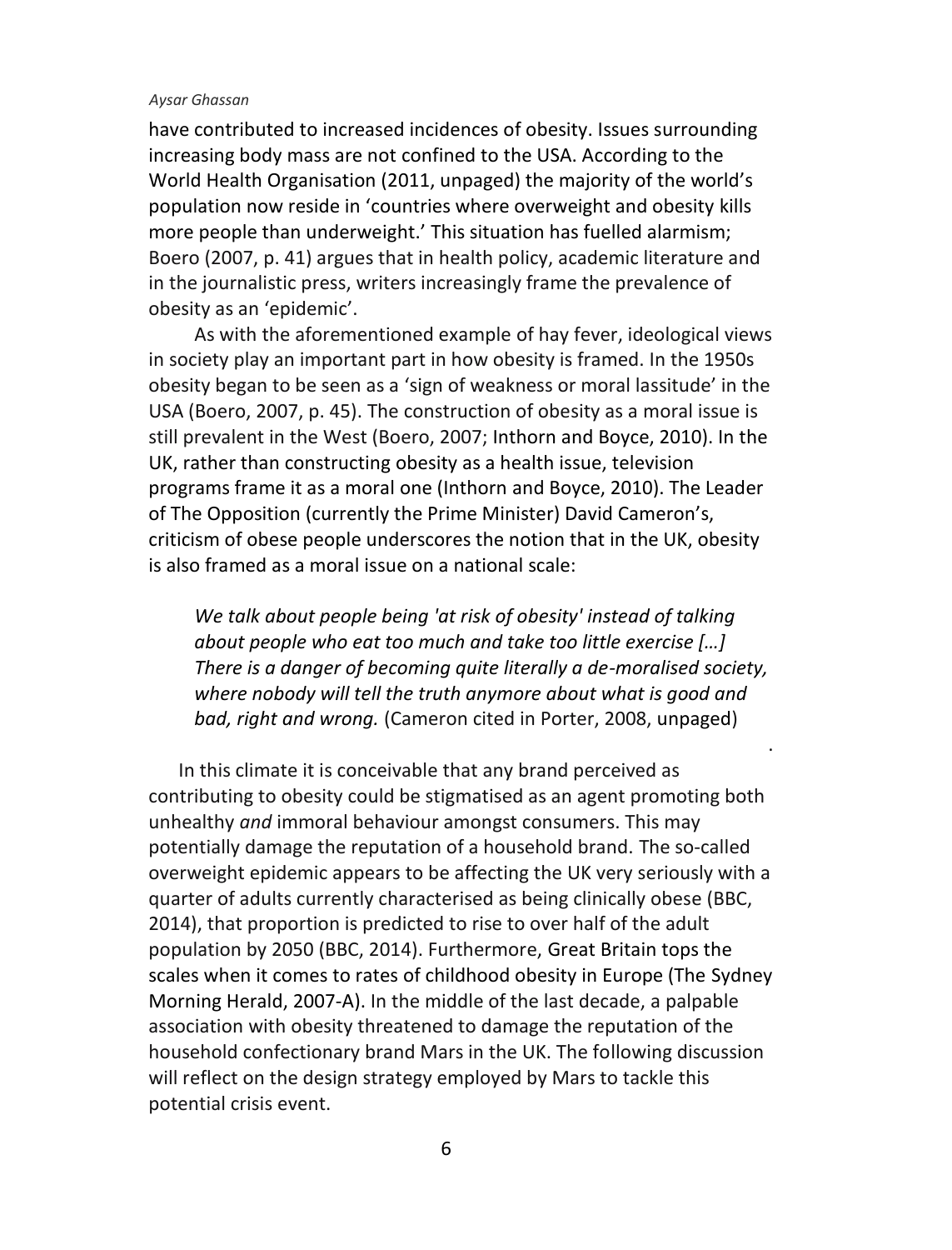# **Mars: From Kingsize to Duo**

### *A Perceived Rejection of Gluttony and Selfishness*

As noted, in 2004 influential politicians in the UK requested the government to berate manufacturers of large-portioned, high-calorie foods that did not make positive amendments to their produce (Hickman, 2006). In September, 2004 the Food and Drink Federation (FDF)—of which Mars is a member (Food and Drink Federation, no date)—made 7 pledges that, it claimed, would help individuals consume more moderately (The Guardian, 2004; BBC, 2004). These included 'clearer labelling, reduced fat, sugar and salt levels, the removal of vending machines from schools' (BBC, 2004, unpaged). The pledge that concerns the argument to be presented here comes in the form of the FDF's promise that its members would rethink their position on their large chocolate snacks (Guardian, 2004; BBC, 2004). Creating products designed *for sharing* appeared to be intrinsic to the future strategy of FDF members:

*If, for example, we mark up a product for sharing, and that is backed by a general understanding that perhaps two products in one day is more than moderate, then we are starting to get somewhere.* (Patterson cited in BBC, 2004, unpaged)

At the time, Mars' large chocolate product came in the form of the *Kingsize Mars Bar*. It weighed 85 grams (3oz) (Elliott, 2007). In 2005 this product was discontinued and, true to FDF's (Patterson cited in BBC, 2004, unpaged) indication of a rethink, Mars introduced the *Mars Duo*, a product consisting of two chocolate bars placed inside a single wrapper (Elliott, 2007). The Mars Duo was developed as a product for more than one person to consume, the wrapper containing illustrated instructions to help individuals open the packaging in such a way (at the middle rather than at the end of the wrapper) that sharing of the chocolate would be facilitated (Elliott, 2007). The combined weight of the two bars contained within a Mars Duo wrapper *remained the same* as the Kingsize bar which it replaced (Elliott, 2007). Together, these two bars contained *the same* 386 calories as the Kingsize bar (Elliott, 2007).

Arguably, Mars' decision to create the Mars Duo is linked to how obesity is culturally constructed. The vices of *gluttony* (Prentice and Jebb, 1995; Cafaro, 2005) and *selfishness* (Cafaro, ibid) are important notions which contribute to how obesity is framed in society. In the West, both traits are constructed as being unhealthy and immoral practices which harm both the perpetrator and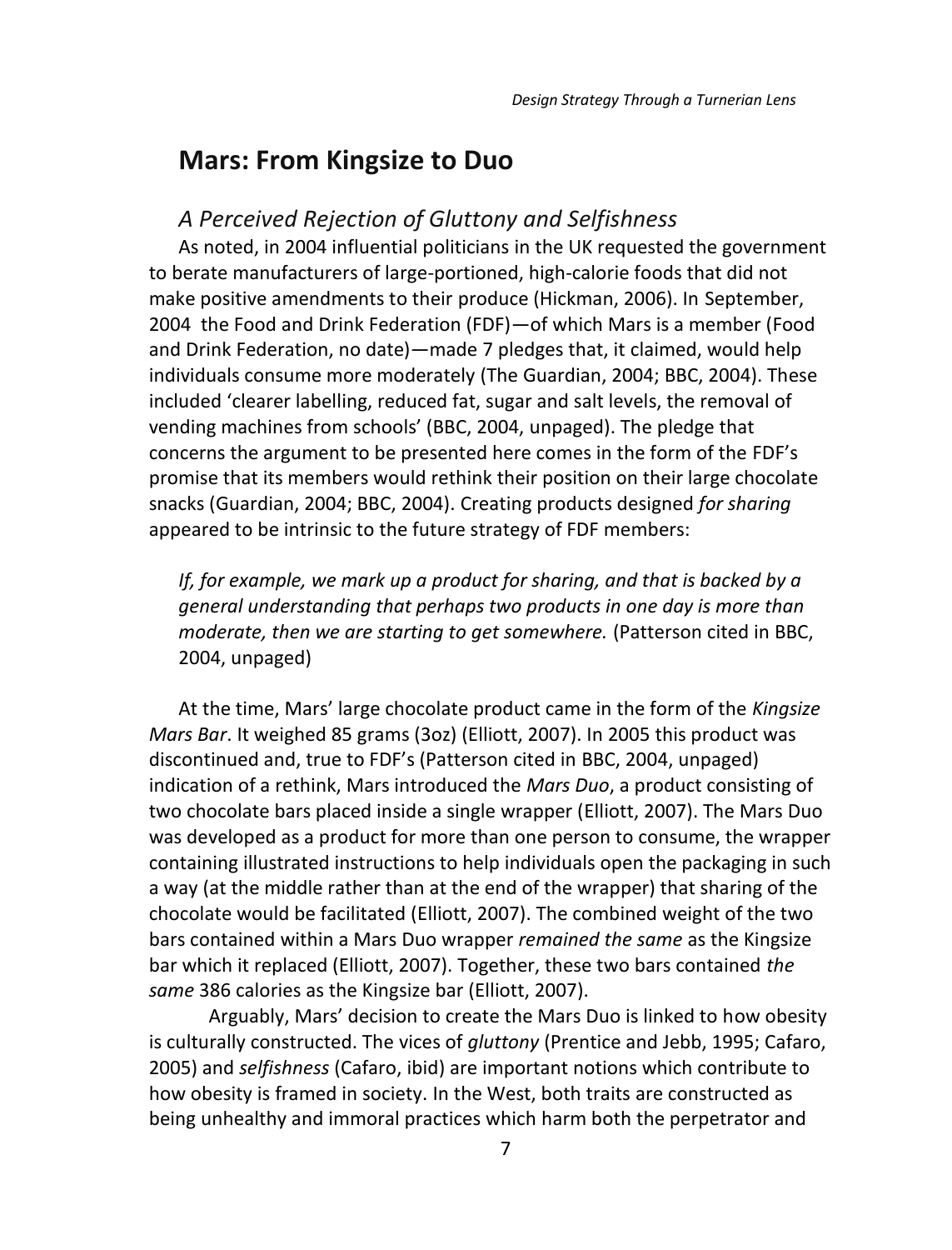society at large (Cafaro, ibid). In an era where obesity has become a hypersensitive issue, the consumption of a large calorie-ladened chocolate snack by a single individual has the potential to be perceived as being both a gluttonous and selfish activity. The act of sharing however is constructed in positive terms as this involves an individual consuming moderately. Indeed, traditionally, 'the virtue opposed to gluttony was temperance or moderate use' (Cafaro, ibid p. 143, Original Emphasis).

### *Reflecting on Mars' Design Strategy*

The move from producing Kingsize bars to creating Duo bars necessitated design exercises. The development of chocolate bars is a high profile design activity (Seymourpowell, 2013) and is an example of product design. Also, the development of a new wrapper (including the aforementioned illustrated instructions to facilitate sharing) meant the initiation of graphic and packaging design processes. These design activities are physical embodiments of Mars' brand strategy and are thus of examples of *storytelling* in design (Brown, 2009). In an era when obesity is perceived in scientific terms as unhealthy and is culturally framed as being immoral, it is sensible to suggest that a brand's position may be strengthened by attempting to dissociate itself from terms of references connected with obesity. This claim is strengthened by politicians' calls to publically humiliate companies who choose not to remove themselves from such frames of reference (Hickman, 2006). In creating the Duo, Mars' design strategy revolved around an attempt to remove palpable connections with gluttony and selfishness. Instead, the design strategy attempted to associate Mars' large chocolate snack with the positive traits of moderateness and sharing.

To gain a valuable and unique insight into to Mars' design strategy, this discussion moves on to make use of cultural theory developed by the anthropologist Victor Turner as a lens through which to view it.

# **Cultural Theory Developed by Victor Turner**

The anthropologist Victor Turner was born in 1920 in Glasgow, Scotland (Deflem, 1991). After completing a degree in English Language and Literature, he studied Anthropology at University College London (Deflem, 1991). In 1950, Turner embarked on an ethnographic study of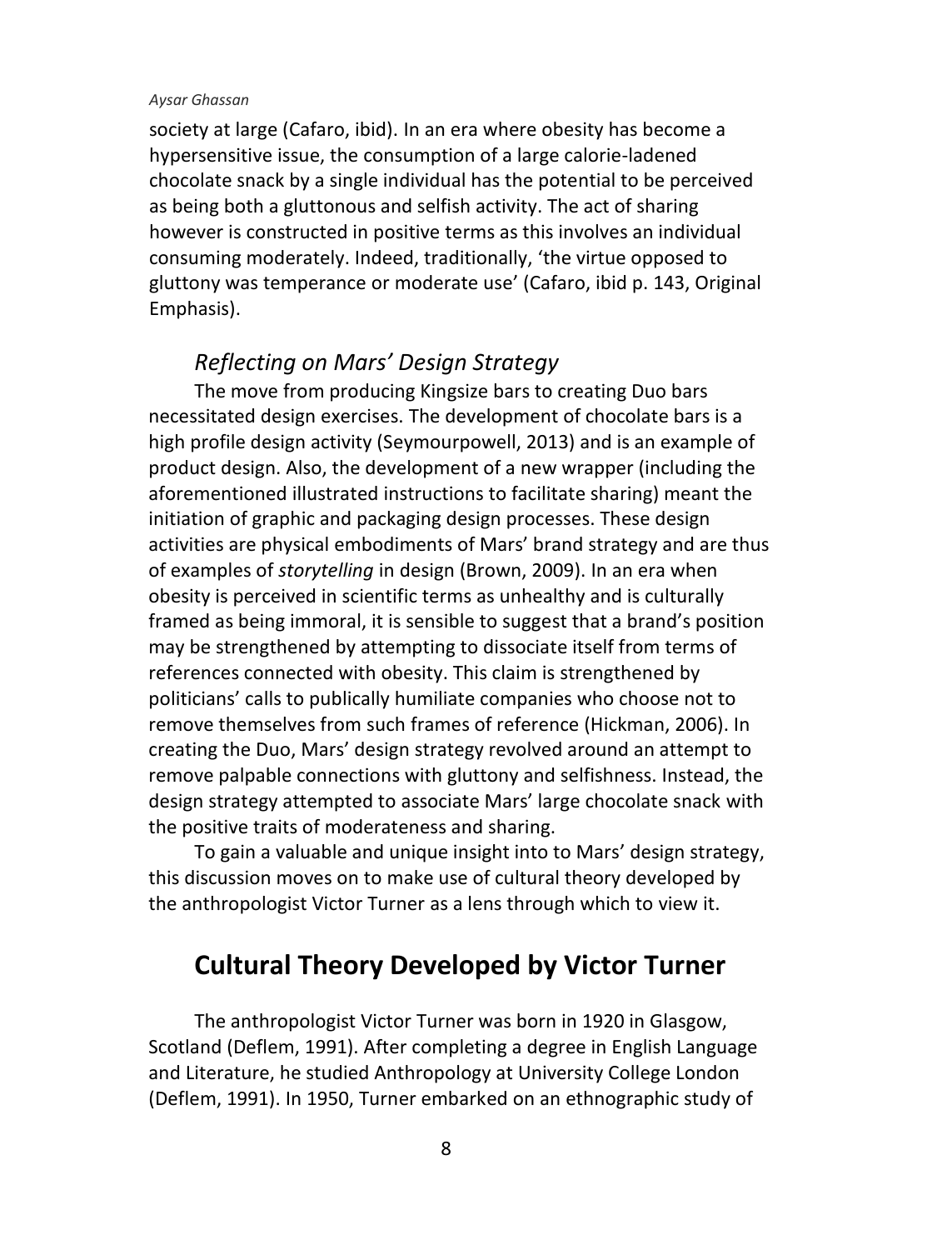#### *Design Strategy Through a Turnerian Lens*

the Ndembu tribes people in the Mwinilunga district of Northern Rhodesia (now Zambia) (Deflem, 1991). It was during this time that Turner began investigating the ritual symbolism he believed underpinned human behaviour (Deflem, 1991). Turner's work is viewed as being very influential, for it spearheaded an intellectual turn within the social sciences, establishing new processes and setting research agendas through:

*defining or giving fresh currency to terms such as 'social drama', 'cultural performance', 'liminality', 'communitas' and 'reflexivity'* (Gonquergood, 1989, p. 84, Original Emphasis)

Turner (1970) argues that occurrences in society can be described in relation to what he terms *states*. Turnerian states are characterised by the existence of a '"relatively fixed or stable condition"' (ibid, p. 93) in a wide variety of culturally prescribed phenomena. For example, a state pertains to 'constancies [such] as legal status, profession, office or calling, rank or degree' (ibid, p. 93). Turner also uses the term *state* to describe an individual's position in the journey through life. In this case, a state is:

*the condition of a person as determined by his culturally recognized degree of maturation as when one speaks of 'the married or single state' or the 'state of infancy'.* (Ibid, p.93, Original Emphasis)

On a broader note, the term *state* also signifies the temporal physical or psychological health of a person, a group and even a nation:

*A man may thus be in a state of good or bad health; a society in a state of war or peace or a state of famine or plenty.* (Ibid, p. 94)

For Turner, when a protagonist moves from being associated with one state to another related state, this journey occurs via a set of culturally prescribed rituals (Turner, ibid). For Turner (ibid), such journeys are to be found in all societies. The move from an initial state to a subsequent one carries with it a duty to perform in a certain culturally prescribed manner, for when in the new state a protagonist has:

*rights and obligations of a clearly defined and "structural" type, and is expected to behave in accordance with certain customary norms and ethical standards.* (Turner, ibid, p. 94)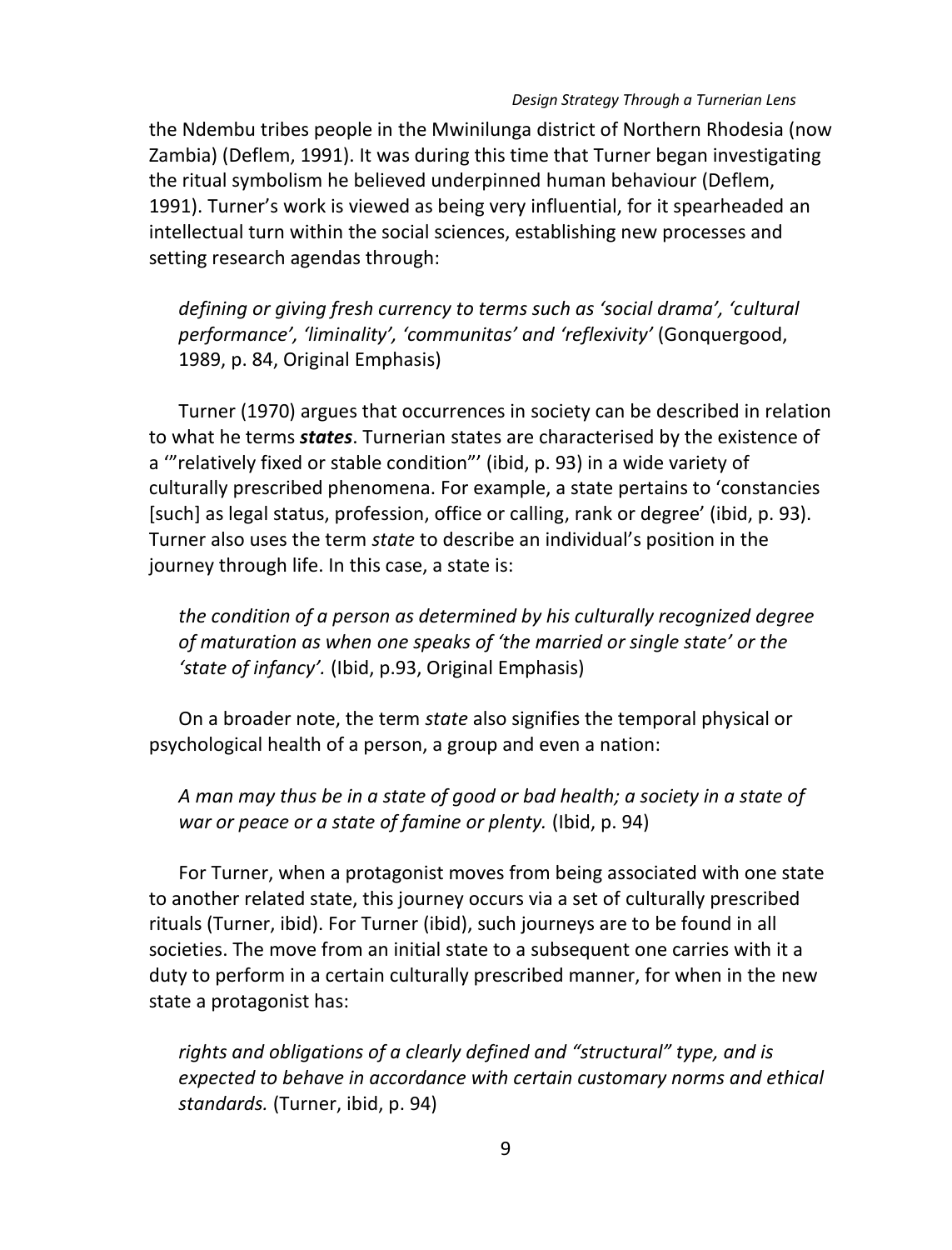Though immersed in Ndembu cultural performances whilst advancing his hypotheses, it is possible to see how Turner's theories resonate with expectations placed upon protagonists closer to home. For example, once a person moves from a state of being *single* to one of being *married* he or she is legally forbidden from marrying anyone else.

One reason for individuals to attempt a transition from one state to another state is when they are gripped by a life crisis (see Turner, ibid). Amongst the Ndembu tribes-people, critical life states are represented by colours. The colour white is consistent with the following:

*Goodness; health; purity; lacking bad lack; having power; to be without death; to be without tears; authority; life; bringing forth young.* (see Turner, ibid, p. 69)

Consequently, the colour white signifies positive aspects of life amongst members of this tribe (Turner, ibid). The colour black is associated with the following positions:

*Badness; evil; lacking luck; being in suffering; misfortune; having disease; witchcraft or sorcery; death.* (see Turner, ibid, p. 71)

Accordingly, the colour black represents—on the whole—negative points of life amongst the Ndembu (Turner, ibid). A contrast exists between phenomena attributed to the colour white and those which are signified by black; indeed Turner (1970, p. 74) argues the Ndembu perceive, in the majority of incidences, these colours 'as the supreme antitheses in their scheme of reality'. It is important to note that the Ndumbu have not chosen these colours in an arbitrary fashion. These colours have a culturally constructed significance for they are associated with '"rivers"' which 'flow "from Nzambi", the High God"' of the Ndumbu people (Turner, 1970, p. 107, Original Emphases).

Turner (ibid) argues that both across the world and throughout history, humans have employed culturally constructed colours to symbolise contrasting aspects of their existence. The Swazi of southeastern Africa are an example of a People whose rituals revolve around the use of pigments (see Turner, ibid). In the *Incwala* period in the Swazi calendar the king is ritualistically stripped of his power. Upon the performance of a series of culturally constructed rituals, the king re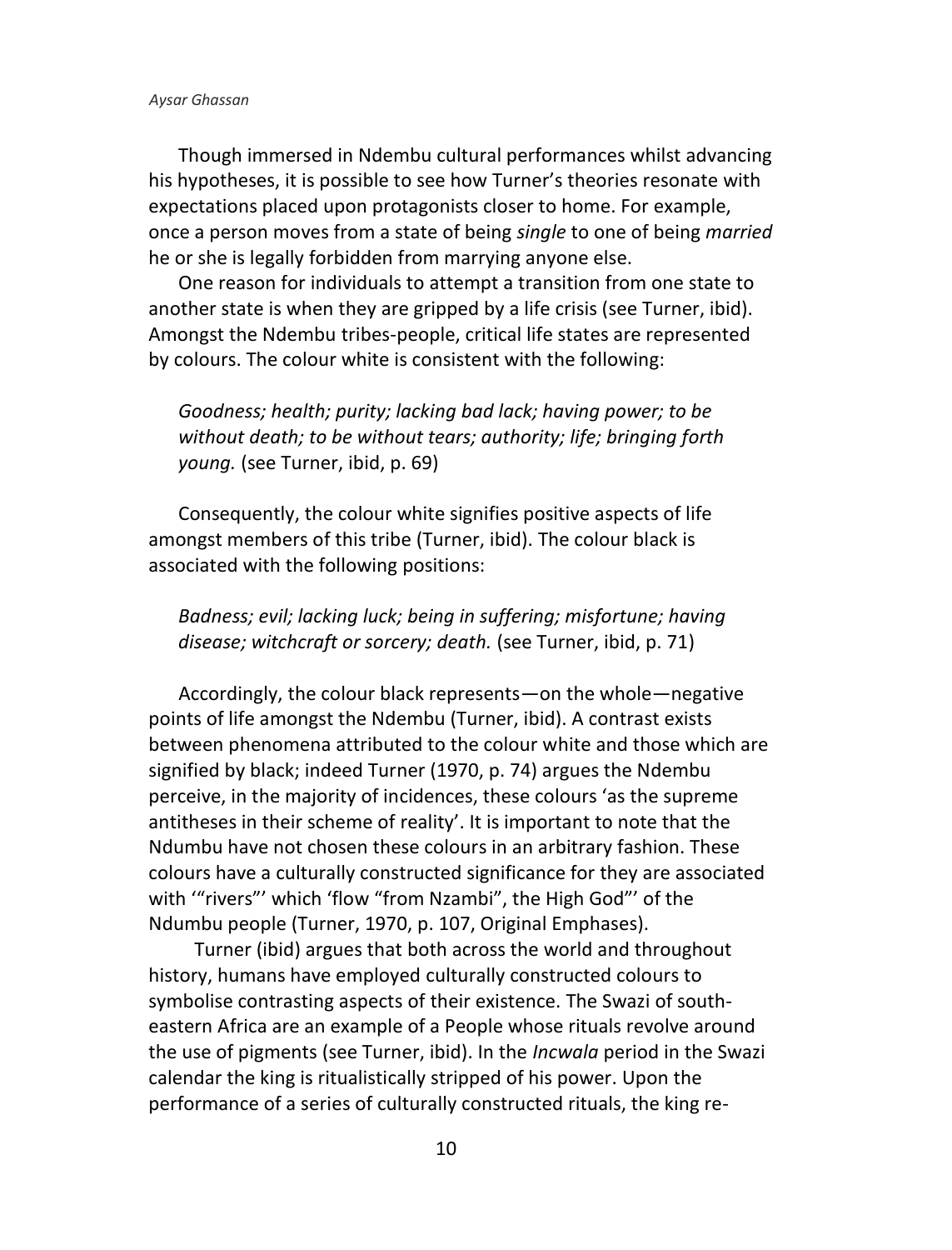emerges as a powerful figure. The following excerpt illustrates the Swazi's use of colour in this process:

*symbolic acts are preformed which exemplify the 'darkness' and 'waxing and waning' moon themes, for example the slaughtering of a black ox, the painting of the queen mother with a black mixture…..both the [king and his mother] are in eclipse until the paint is washed off finally with doctored*  water, and the ritual subject comes once again into 'lightness and normality'. (Turner, ibid, p.109)

Thus, in both Ndumbu and Swazi cultures, colours with culturally constructed meanings are used to symbolise Turnerian states of being and to facilitate the transition between these states.

It is important to recall Turner's (1970) argument that his states and the journeys between them exist in all societies and that both human and nonhuman protagonists exist in these states and are party to these transitions. In this discussion, Mars' large chocolate bar is viewed as a protagonist in Turner's (ibid) terms. In the following section, Turner's (ibid) discussion around *states* is used as a lens through which to view the design strategy employed by Mars in the mid-part of the last decade. At this time, as has been described, Mars large chocolate snack belonged to a group of foodstuffs which can be characterised as *culturally constructed* causes of obesity. This paper will argue that Mars' design strategy helped move its large chocolate product from a Turnerian state of *danger*, to one of relative *safety*.

# **Turner's theories as a lens through which to view Mars' Design Strategy**

To recap, In the West, the hypersensitivity over the issue of obesity is fuelled by the idea that it is framed in terms of 'morality, risk, and science' (Boero, 2007, p. 42). Cultural constructions around obesity are intrinsically linked to negativity surrounding the traits of gluttony and selfishness. It is possible to argue that the cultural framing of these traits may have contributed to politicians' calls to 'name and shame' (see Hickman, 2006, unpaged) companies perceived as acting as contributors to the 'epidemic' Boero (2007, p. 41) of obesity. Conceivably, a brand labelled with association with obesity can be argued to be in a state (in Turner's (ibid) terms) of *danger*. A brand's association with the culturally constructed concepts of moderation and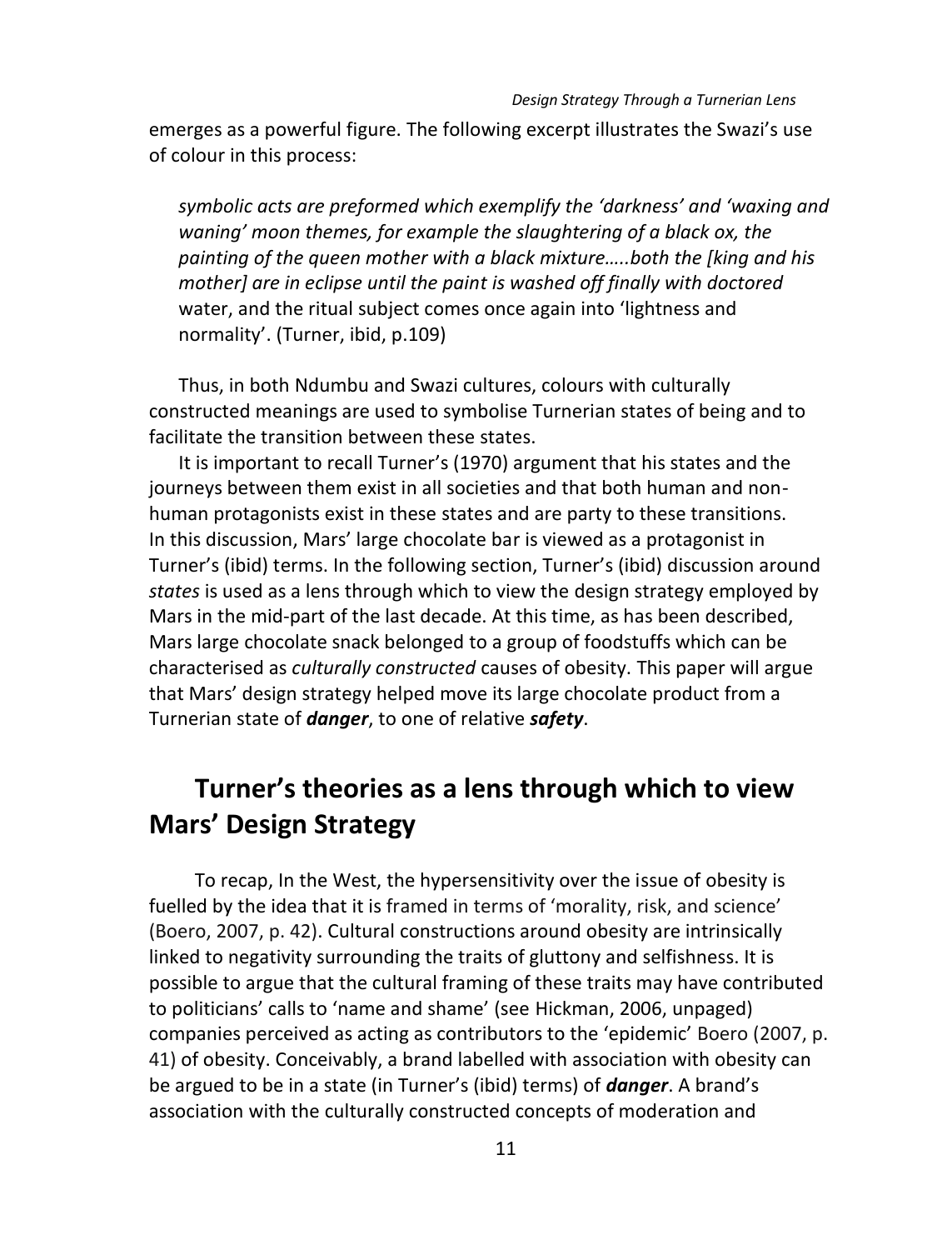sharing however may mean that it is positioned in a state of relative *safety*.

It may be commercially advantageous for a brand to attempt a transition from a state of Danger to one of Safety. Here, it is argued that, via undertaking the design strategies described in the previous section, Mars' designers attempted to put the chocolate snack through just such a transformation in state. The diagram below illustrates this transition:



*Fig. 1: Mars' Design Strategy Through a Turnerian Lens.*

It is important to recall that the weight and calorific value of the two bars contained within a Mars Duo wrapper is *the same* as that of the single Kingsize Mars bar (Elliott, 2007). Through such a frame of reference it could be argued that there is *no difference* between the Duo and the Kingsize bar it replaced. Indeed healthy eating campaigners have argued the introduction of the Duo to be a cynical move on the part of Mars (see Elliott, 2007). However, through a lens provided by the anthropologist Victor Turner (1970) it is possible to argue that the act of undertaking a change of state has been important in enabling Mars to continue to manufacture a large chocolate product. It is important to recall Turner's argument that a change in state carries with it a duty to perform in a certain culturally prescribed manner, for when in the new state a protagonist has:

*rights and obligations of a clearly defined and "structural" type, and is expected to behave in accordance with certain customary norms and ethical standards.* (Turner, ibid, p. 94)

It may well be that, when viewed through a Turnerian lens, the Mars Duo is meeting its obligations for in Mars' recent pledge to discontinue all chocolate items containing over 250 calories by 2014, the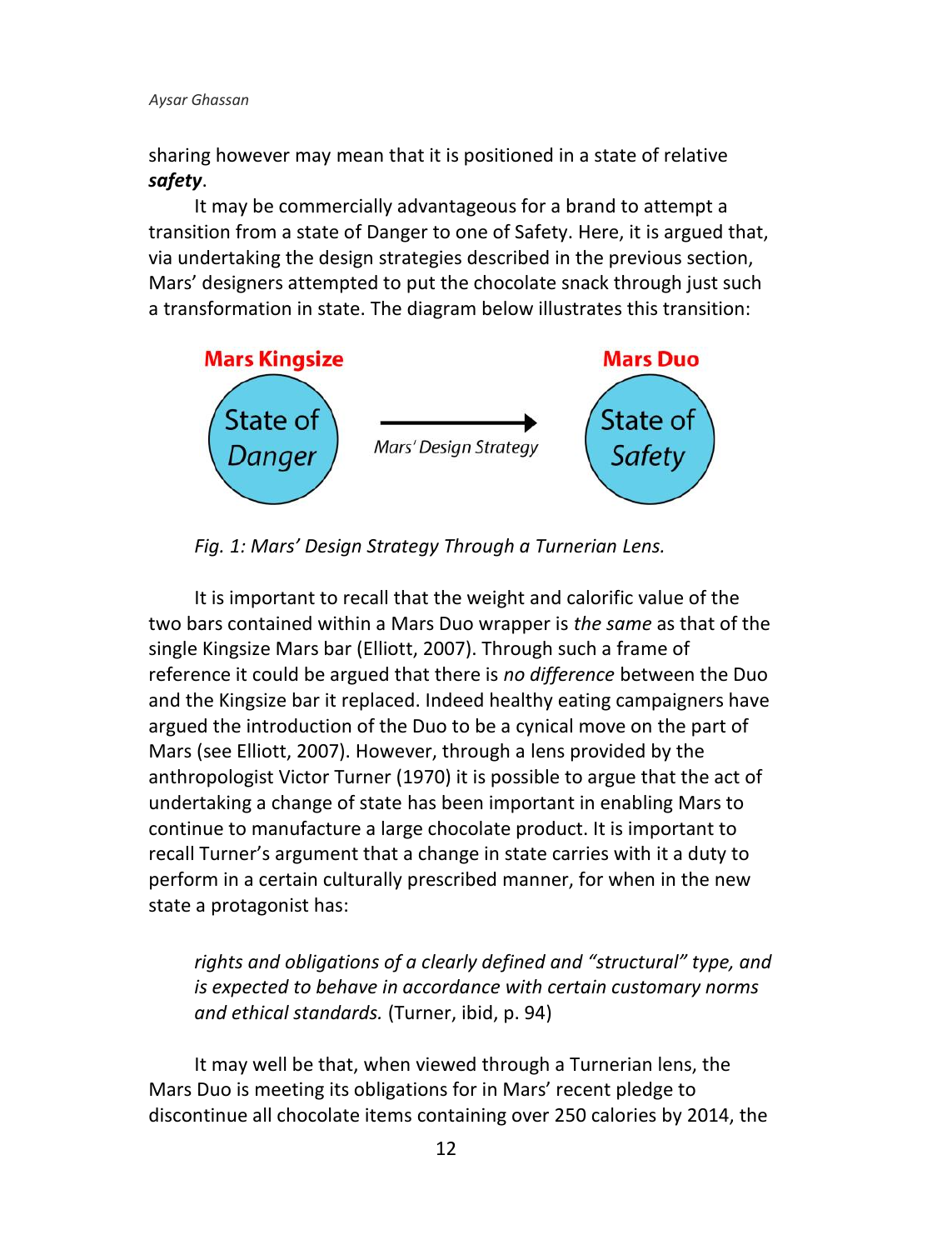Duo was spared the cull because it is purportedly 'designed to be shared' (Reilly, 2012, unpaged).

Viewing Mars' design decisions through a Turnerian lens may impact on how the designers intrinsic to this strategy are to be perceived and helps reframe the role of designers who were integral to executing this strategy. In successfully delivering examples of product and graphic design, these designers have successfully narrated the story of Mars' move from a Turnerian state of Danger to one of relative Safety. In this way, Mars' designers can be viewed as *intermediaries*, negotiating the physical transition between undesirable and more desirable Turnerian states of being.

# **Possible Wider Implications for Design Strategy and Design Education**

The argument made in this discussion is of value to design educators as it provides a novel method of framing Mars' design strategy. It is however possible that Turner's theories can be used as a lens through which to frame discourse on design strategy beyond the world of chocolate products. It may be possible to perceive a brand (Brand X) that wishes to perform more successfully in a marketplace (or indeed successfully negotiate a move into a new marketplace) as existing in a certain Turnerian state (State A). It would be possible then, via conducting research activities, to conclude that in order to more become commercially successful, an attempt should be made to position Brand X in a more desirable Turnerian state (State B). In this case, the design strategy would necessitate methods of implementing the transition between states through the creation of, for example, relevant products and services. If Turner's lens is applicable in a wider sense in design practice, then (as with the Mars case study) designers (in general) can be argued to take on the role of *intermediaries* between current and more desirable states of being. The diagram below illustrates the role of design for 'Brand X':

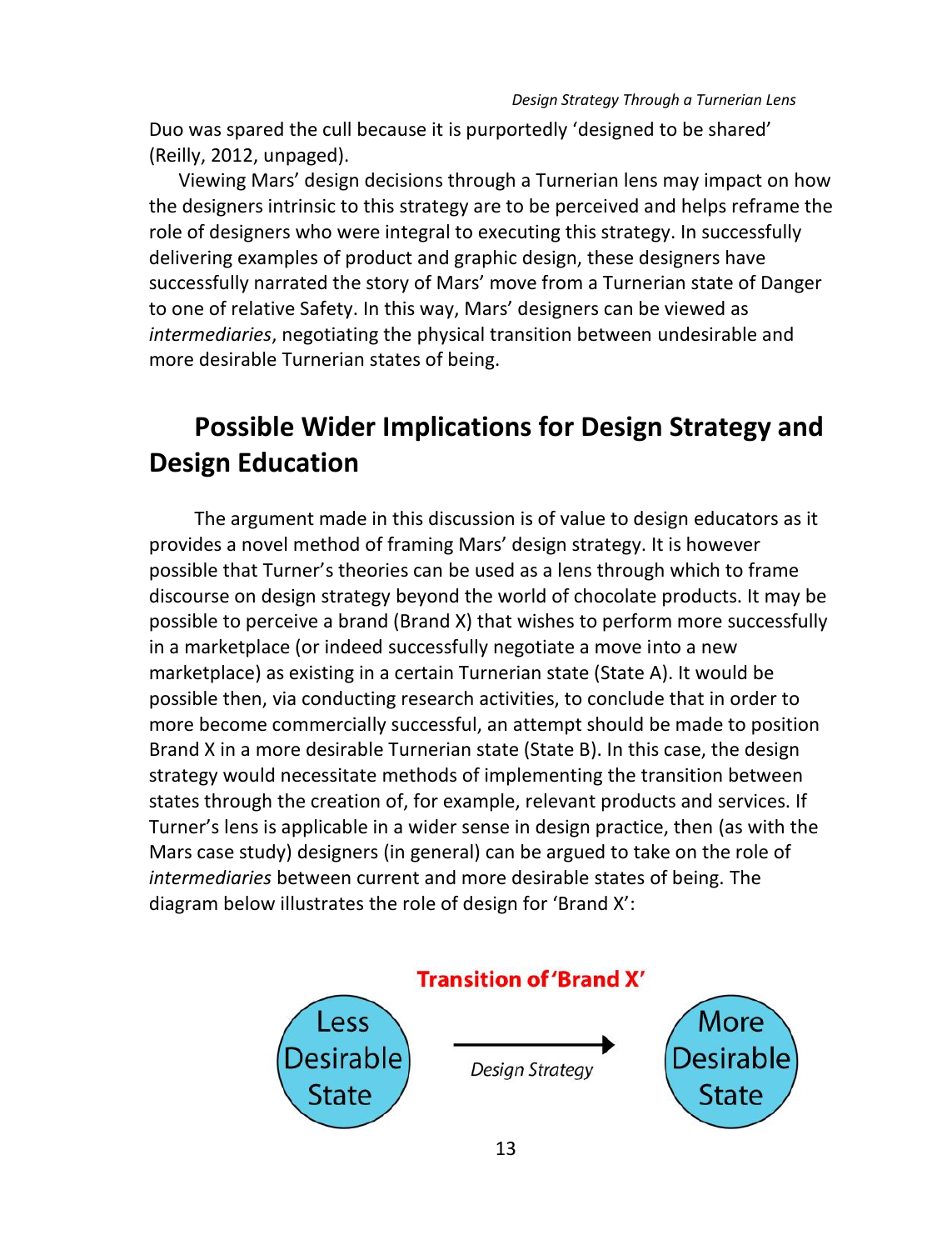#### *Fig. 2: Design Strategy through a Turnerian lens*

Research suggests that a role of mediation is one that designers may be accustomed to performing. Designers are argued to 'play a pivotal role in articulating production with consumption by attempting to associate goods and services with particular cultural meanings' (du Gay, P., Hall, S. Janes, L. Mackay, H. and Negus, K (1997, p. 5). Consequently, designers play an important role in presenting 'these values to prospective buyers'. As such, designers are termed **'**cultural intermediaries' (du Gay et al, 1997, p. 62). Moreover, in a similar argument to the one illustrated in *Fig. 2*, Buchanan (2001, p. 14) suggests a product can be framed as a:

*…negotiation of the intent of the designer and manufacturer and the expectations of communities of use. The product is, in essence, a mediating middle between two complex interests, and the processes of new product development are explicitly the negotiation between those interests.*

The use of Turnerian states builds on the above arguments by enabling the construction of a framework which provides context and meaning surrounding the articulation of *less desirable* traits associated with product(s) and/or service(s) produced by 'Brand X'. Similarly, this framework also provides context and meaning surrounding the articulation of *more desirable* traits 'Brand X' may wish to associate its product(s) and/or service(s) with. Consequently, the use of Turnerian states provides a model which may facilitate both the construction and implementation of specific design strategy which is focused on effectively narrating Brand X's transition from the *less desirable* to the *more desirable* locus to consumers. If Turner's theories are of value in a wider field of design then in order to make optimal use of them, it follows that designers should be equipped with cultural knowledge to help them:

- 1) Effectively frame culturally constructed issues
- 2) Successfully negotiate a brand's transition from, for example, its current Turnerian state to a more desirable one.

The potential use of Turner's states may have implications on the subject matter forming the diet in design degrees. It can be argued that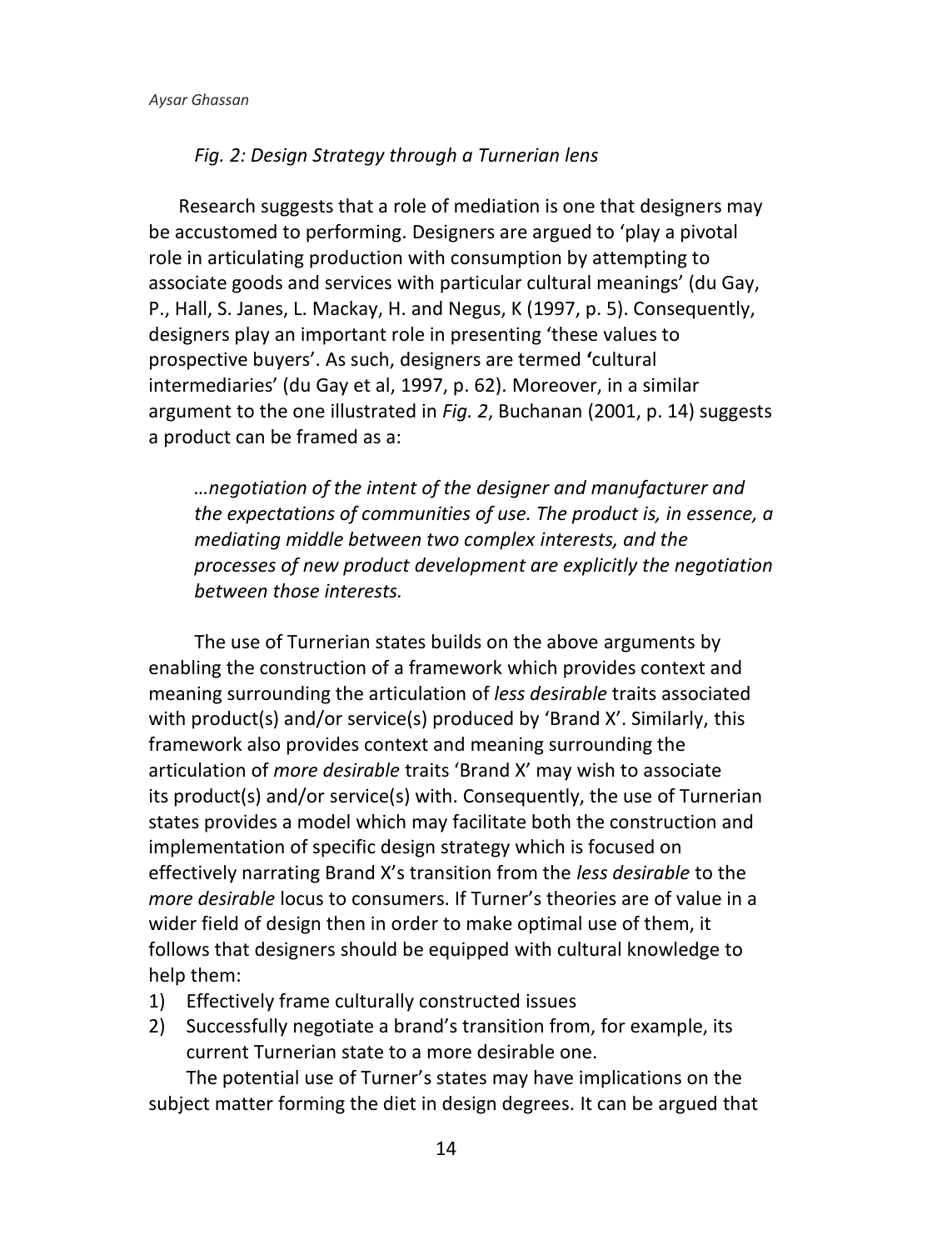the purpose of design education is to provide a passport for entry to the community of professional practice (Tovey, 2012). In aiding designers prepare for their professional role as 'cultural intermediaries' (du Gay et al, 1997, p. 62), this discussion supports calls for more emphasis on instruction on cultural knowledge to be included in the design curriculum (Ghassan and Bohemia, 2011; Bohemia and Ghassan, 2012; Bohemia 2012).

## **Conclusion**

This paper has claimed that in 2004, the Kingsize Mars Bar became characterised as a culturally constructed cause of obesity in the UK. It has also argued that this situation represented a crisis event for this brand of chocolate. Cultural theory developed by the anthropologist Victor Turner has been used as a lens through which to view the design strategy employed by Mars in confronting this crisis event. This paper has suggested that Mars' design strategy was important in moving this brand's large chocolate product from a Turnerian state of *danger* to one of relative *safety*. In developing this argument, this research has claimed that the role of Mars' designers can be viewed as one of effective mediation between less desirable and more desirable Turnerian states.

Beyond the world of chocolate products, this paper has claimed that Turner's cultural theory can be used to inform design strategy in a wider sense. Turner's theories may enable the construction of a framework which provides context and meaning surrounding the articulation of *less desirable* traits associated with a brand's product(s) and/or service(s). Similarly, this framework also provides context and meaning surrounding the articulation of *more desirable* traits a brand may wish to associate its product(s) and/or service(s) with. Consequently, the use of Turnerian states provides a model which may facilitate both the construction and implementation of specific design strategy which focusses on effectively narrating a brand's transition from the *less desirable* to the *more desirable* locus to consumers. Accordingly, this discussion supports research which suggests that designers can be framed as 'cultural intermediaries' (du Gay et al, 1997, p. 62) and literature which argues for further provision of instruction in cultural knowledge within design education.

The potential inclusion of Turner's theories and the further inclusion of cultural knowledge in design educational practices may however create contradictions between the commercial and ethical imperatives of design. This paper proposes a process of equipping students with cultural knowledge should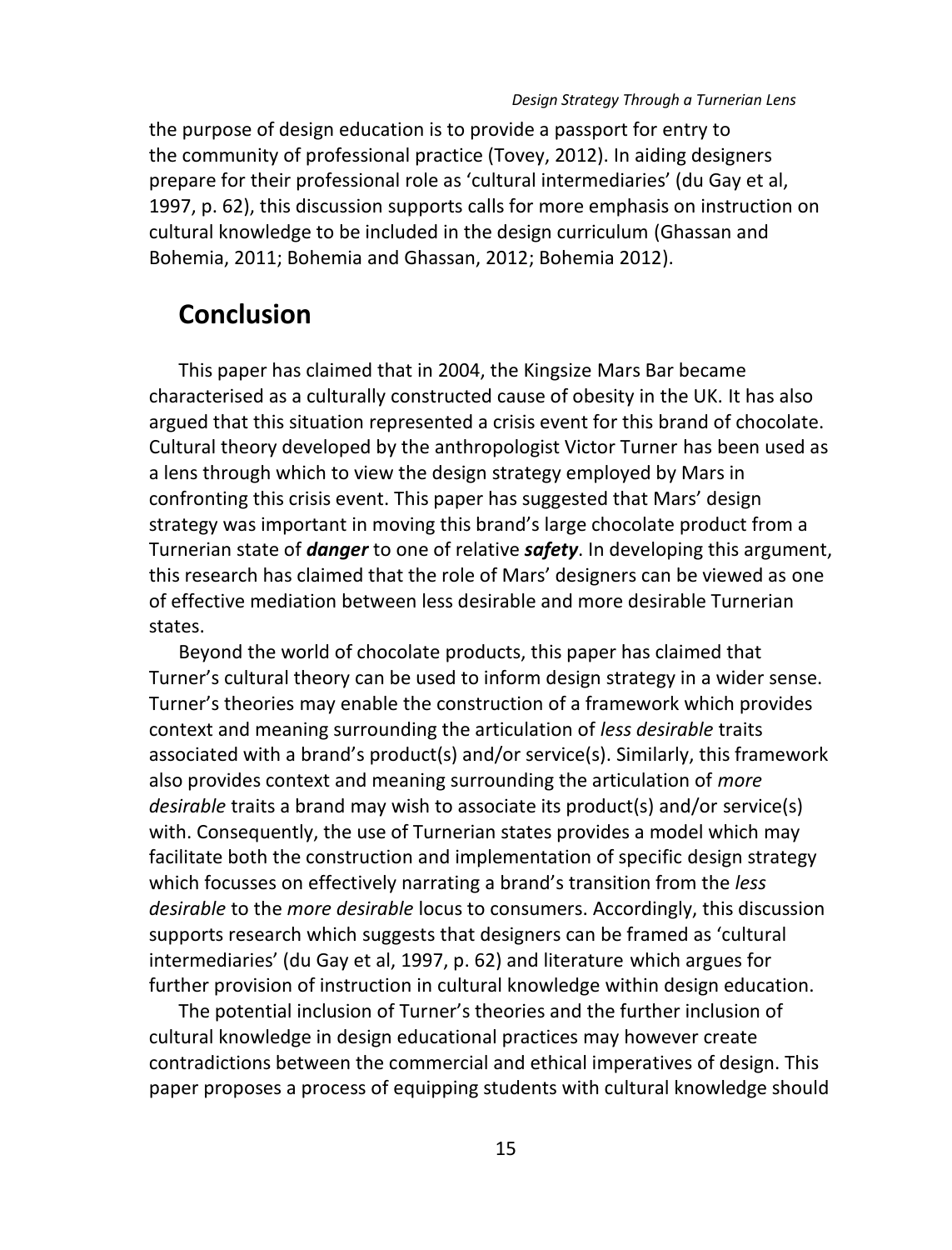be accompanied by exploration of associated ethical dilemmas, primarily around the issues of sustainability, corporate responsibility and global citizenship (Ghassan, 2014). Finally, this paper calls for more research into the application of the influential anthropologist Victor Turner's cultural theory in both design practice and design education.

# **Acknowledgements**

I am very grateful to Rosie Narayan, Coventry University, for her invaluable assistance in helping me to edit this paper.

# **References**

Akst, D. (2003) Cheap Eats. *The Wilson Quarterly*, *27*[\(3\),](http://www.jstor.org/stable/i40010094) 30-41.BBC (2004, September 27) *King size chocolate bars face axe.* BBC.co.uk. Retrieved, December 13, 2013 from,

<http://news.bbc.co.uk/1/hi/health/3692508.stm>

BBC (2014, January 13) *Obesity Crisis: Future projections 'underestimated'*. BBC.co.uk. Retrieved April 28, 2014 from, <http://www.bbc.co.uk/news/health-25708278>

Boero, N. (2007). All the news that's fat to print: the American "obesity epidemic" and the media. *Qualitative sociology*, *30*(1), 41-60. doi: 10.1007/s11133-006-9010-4

Bohemia, E. (2012) Designing with Others and Designing for Others: adopting non-essential views of culture n design management. In Bohemia, E., Liedtka, J. and Rieple, A. (Eds.) *Proceedings of the DMI International Research Conference*, August 8-9, Boston, MA, 967-980.

Bohemia, E., and Ghassan, A. (2012) Globally Networked Collaborative Learning In Industrial Design. *American Journal of Distance Education 26*(2), 110-125.

Buchanan, R. (2001). Design Research and the New Learning. *Design Issues, 17*(4), 3–23.

Cafaro, P. (2005) Gluttony, arrogance, greed, and apathy: an exploration of environmental vice. *Environmental virtue ethics. Lanham, Md: Rowman & Littlefield Publishers*, 135-158.

Brown, T. (2009) *Change By Design*. New York: Harper Business.

Cunnane, S.C. and Crawford, M.A. (2003) Survival of the fattest: fat babies were the key to evolution of the large human brain*. Comparative*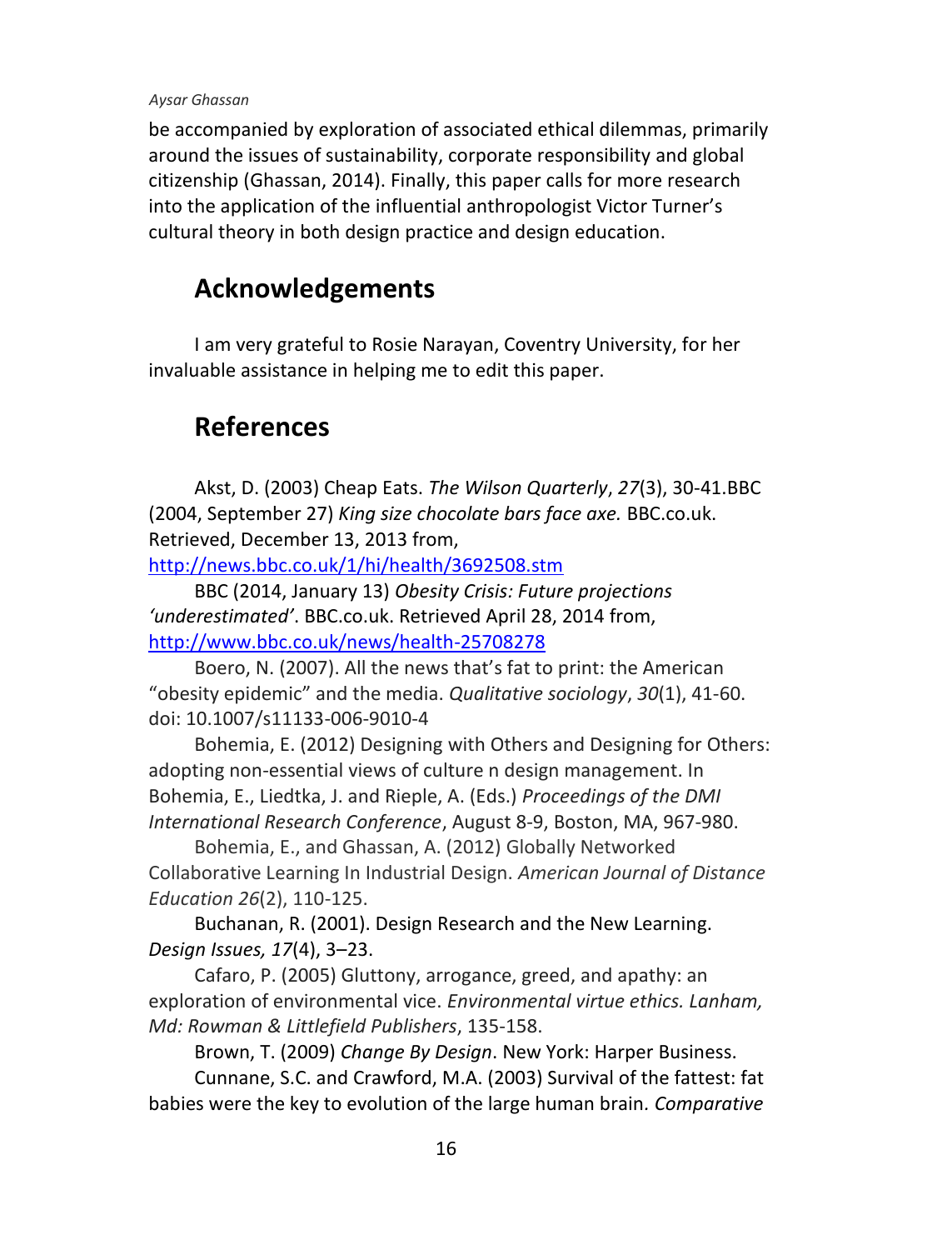*Biochemistry and Physiology Part A*., *136*, 17–26. doi: 10.1016/S1095- 6433(03)00048-5

Deflem, M. (1991). Ritual, anti-structure, and religion: A discussion of Victor Turner's processual symbolic analysis. *Journal for the Scientific Study of Religion*, *30*(1), 1-25.

du Gay, P., Hall, S. Janes, L. Mackay, H. and Negus, K (1997). *Doing Cultural Studies: The Story of the Sony Walkman*. London, Great Britain: Sage Publications

Eknoyan, G. (2006) *A History of Obesity, or How What Was Good Became Ugly and Then Bad. Advances in Chronic Kidney Disease. 13*[\(4\)](http://www.ackdjournal.org/issues?issue_key=S1548-5595(06)X0014-9), 421-427. doi:10.1053/j.ackd.2006.07.002.

Elliott, V. (2007, June 18) *Axed Chocolate Giant Just Repackaged*. Thetimes.co.uk. Retrieved, April 28, 2014 from,

<http://www.thetimes.co.uk/tto/health/article1962174.ece>

Food and Drink Federation (no date) *Full Members*. Retrieved April 28, 2014 from[, https://www.fdf.org.uk/members\\_full.aspx?letter=m](https://www.fdf.org.uk/members_full.aspx?letter=m)

Gonquergood, D. (1989). Poetics, play, process, and power: The performative turn in anthropology. *Text and Performance Quarterly*, *9*(1), 82- 88. doi: 10.1080/10462938909365914.

Ghassan, A. (2014) Earth With Agency: A Thoroughly Queer Notion. *Design Philosophy Papers*. London: Bloomsbury Publishing, 35-50. doi: 10.2752/144871314X14012672862116

Ghassan, A. and Bohemia, E. (2011) Notions of Self: Becoming a 'Successful' Design Graduate. In Roozenburg, N.F.M., Chen, L.L., and Stappers, P.J. *Diversity and Unity: Proceedings of IASDR, the 4th World conference on Design Research*, 'IASDR'. Held 31 Oct–04 Nov 2011 in Delft, the Netherlands.

Herrick, C. (2007) Risky Bodies: Public health, Social Marketing and the Governance of Obesity. *Geoforum, 38*, 90–102. doi:10.1016/j.geoforum.2006.06.003.

Hickman, M. (2006, January 6) *Chocolate makers eat their words on king-size snacks*. The Independent.co.uk. Retrieved, April 28, 2014 from,

[http://www.independent.co.uk/news/uk/this-britain/chocolate-makers-eat](http://www.independent.co.uk/news/uk/this-britain/chocolate-makers-eat-their-words-on-kingsize-snacks-521786.html)[their-words-on-kingsize-snacks-521786.html](http://www.independent.co.uk/news/uk/this-britain/chocolate-makers-eat-their-words-on-kingsize-snacks-521786.html)

Inthorn, S., & Boyce, T. (2010) 'It's disgusting how much salt you eat!' Television discourses of obesity, health and morality. *International Journal of Cultural Studies*, *13*(1), 83-100. doi: 10.1177/1367877909348540

Kopytoff, I. (1986) The Cultural Biography of Things: Commoditization as Process, in Arjun Appadurai (ed.) *The Social Life of Things: Commodities in Cultural Perspective,* New York: Cambridge University Press.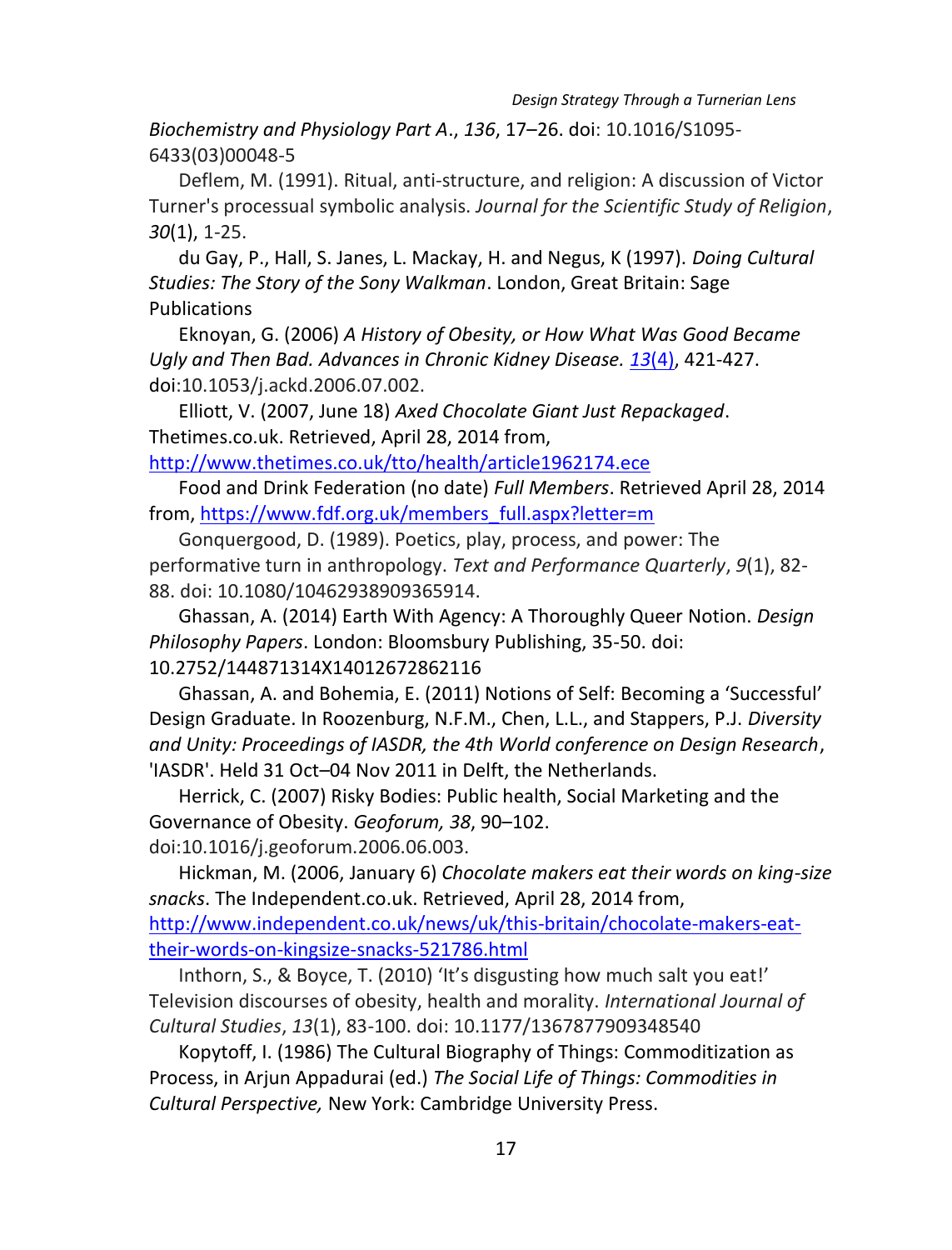Lloyd, P. & Snelders, D. (2003) What was Philippe Starck thinking of? *Design Studies*, *24*(3), 237-253. doi: 10.1016/S0142-694X(02)00054-6.

Mars (2014) *All Our Chocolate Products*. Retrieved, April 28, 2014 from,<http://www.mars.com/uk/en/brands/chocolate.aspx>

Norman, D. A. (2004) *Emotional design: Why we love (or hate) everyday things*. Basic books.

Parkins, W. (2004) Out of Time Fast Subjects and Slow Living. *Time & Society*, *13*(2-3), 363-382. doi: 10.1177/0961463X04045662

Pollan, M. (2003, October 12) The (Agri)Cultural Contradictions of Obesity*. The New York Times Magazine*. Retrieved, January 5, 2012 from, [http://www.smh.com.au/news/world/overweight-eightyearold-to-stay](http://www.smh.com.au/news/world/overweight-eightyearold-to-stay-with-mother/2007/02/28/1172338665403.html)[with-mother/2007/02/28/1172338665403.html](http://www.smh.com.au/news/world/overweight-eightyearold-to-stay-with-mother/2007/02/28/1172338665403.html)

Porter, A. (2008, July 7) David Cameron launches 'moral neutrality' attack on obese, idle and poor. *The Telegraph*. Retrieved, April 28, 2014 from,

[http://www.telegraph.co.uk/news/politics/conservative/2263521/David-](http://www.telegraph.co.uk/news/politics/conservative/2263521/David-Cameron-launches-moral-neutrality-attack-on-obese-idle-and-poor.html)[Cameron-launches-moral-neutrality-attack-on-obese-idle-and-poor.html](http://www.telegraph.co.uk/news/politics/conservative/2263521/David-Cameron-launches-moral-neutrality-attack-on-obese-idle-and-poor.html)

Prentice, A. and Jebb, S., (1995) Obesity in Britain: gluttony or sloth? *BMJ, 311*, 437–439. doi: 10.1136/bmj.311.7002.437

Reilly, J. (2012, February 17) Mars slims down: Manufacturers to stop selling bars with more than 250 calories in them. *The Daily Mail*. Retrieved, April 28, 2014 from,

[http://www.dailymail.co.uk/news/article-2102030/Mars-250-chocolate](http://www.dailymail.co.uk/news/article-2102030/Mars-250-chocolate-calorie-limit-Manufacturers-stop-selling-bars-250-calories.html)[calorie-limit-Manufacturers-stop-selling-bars-250-calories.html](http://www.dailymail.co.uk/news/article-2102030/Mars-250-chocolate-calorie-limit-Manufacturers-stop-selling-bars-250-calories.html)

Seymourpowell (2013, October, 21) *Seymourpowell works with Cadbury to design Marvellous Creations Chocolate Bar*. Seymourpowell Blog. Retrieved, April 30, 2013,

[http://blog.seymourpowell.com/2013/10/seymourpowell-works-with](http://blog.seymourpowell.com/2013/10/seymourpowell-works-with-cadbury-to-design-marvellous-creations-chocolate-bar/)[cadbury-to-design-marvellous-creations-chocolate-bar/](http://blog.seymourpowell.com/2013/10/seymourpowell-works-with-cadbury-to-design-marvellous-creations-chocolate-bar/)

Schofield, J. (2004, March 11) Emotional about design. *The Guardian.com*. Retrieved April 28, 2014 from,

[http://www.theguardian.com/arts/features/story/0,11710,1166468,00.h](http://www.theguardian.com/arts/features/story/0,11710,1166468,00.html) [tml](http://www.theguardian.com/arts/features/story/0,11710,1166468,00.html)

The Guardian (2004, September 27th) *King size chocolate bars to be axed*. Retrieved December 13, 2013 from,

[http://www.guardian.co.uk/society/2004/sep/27/medicineandhealth.pu](https://owa.northumbria.ac.uk/exchweb/bin/redir.asp?URL=http://www.guardian.co.uk/society/2004/sep/27/medicineandhealth.publichealth) [blichealth](https://owa.northumbria.ac.uk/exchweb/bin/redir.asp?URL=http://www.guardian.co.uk/society/2004/sep/27/medicineandhealth.publichealth)